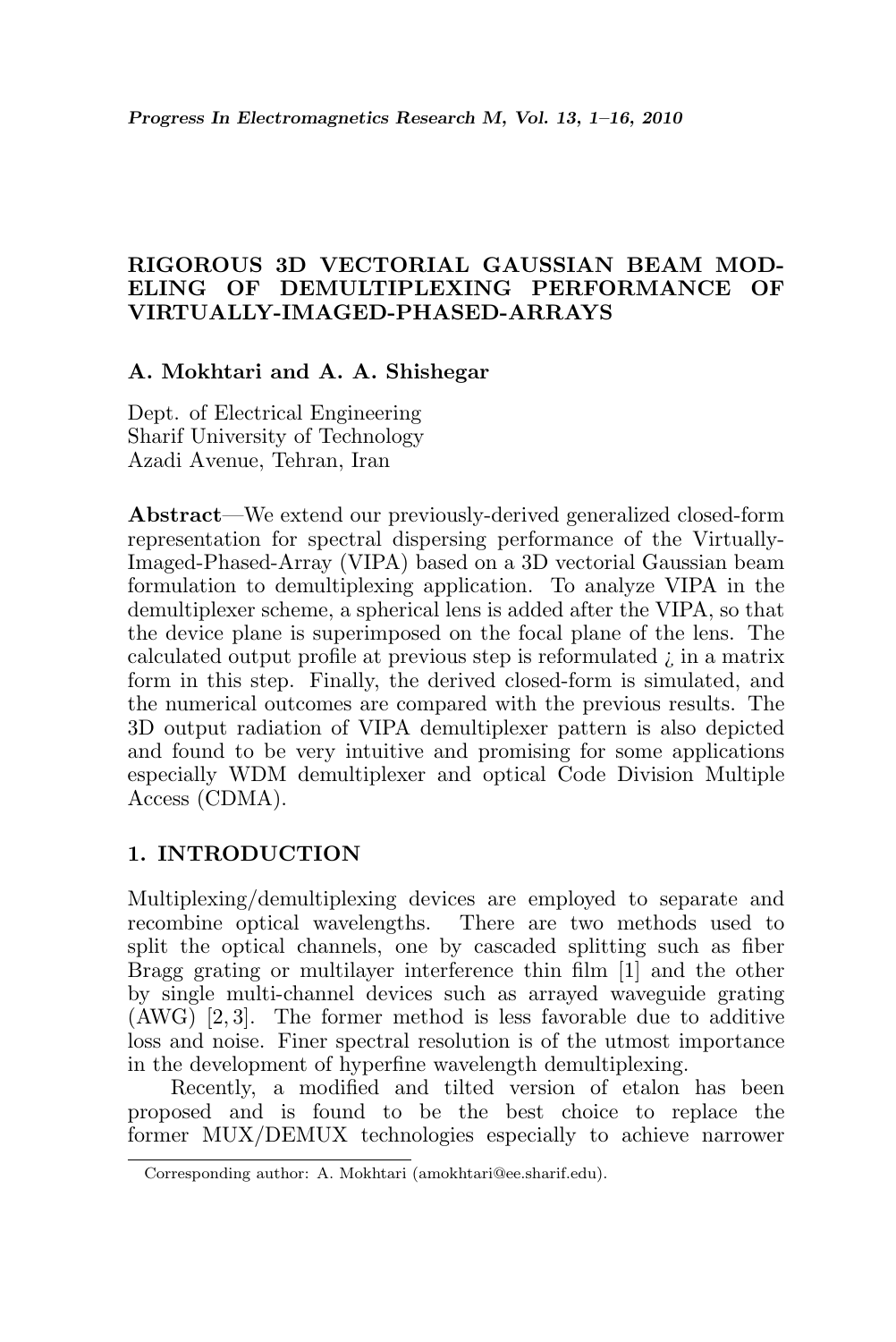channel widths in hyperfine WDM schemes. This device shows high angular dispersion (for example  $0.5 \,\text{deg/nm}$ ) which is high enough to be utilized in 0.8 nm channel spacing WDM [4–7]. This device is utilized in many applications, such as chromatic dispersion compensation [5, 6], direct space-to-time pulse shaping [8], OCDMA encoder/decoder [9], photonic-microwave arbitrary waveform generation [10] and programmable optical burst manipulation [11].

The VIPA principal demultiplexing system is depicted in Figure 1. The VIPA operation can be explained based on the Fabry-Perot etalon. It consists of two high reflective coated planes. The input (entry) side has a reflectivity factor close to 1.0 except at a window that remains uncoated or coated with anti-reflection (AR) material to allow light beam entrance. The laser source beam is focused on the output plate of the etalon by a proper lens (mostly a semi-cylindrical one). The collimated beam enters the etalon through the window and reflects back and forth. The round-trip beam is partly reflected and transmitted, and the reflection continues until all injected power leaks out of the etalon. The resulted diverging beams from virtual sources (VSs) interfere with each other in a phased array and form a collimated beam. The phase differences between the diverging beams are highly dependant on the wavelength variations; hence, the VIPA disperses the beam angularly. Then, the spherical lens is used to focus the generated diverging beams on the fiber array to discriminate the wavelengths. In other words, the lens imaging system collimates the beams of different wavelengths on the different points of the lens focal plane. Consequently, each wavelength enters a unique fiber in fiber detector array. The VIPA surpasses the common diffraction gratings due to several advantages such as large angular dispersion, low polarization sensitivity, simple structure, compactness and better performance [7].



Figure 1. The setup used to analyze the VIPA demultiplexer.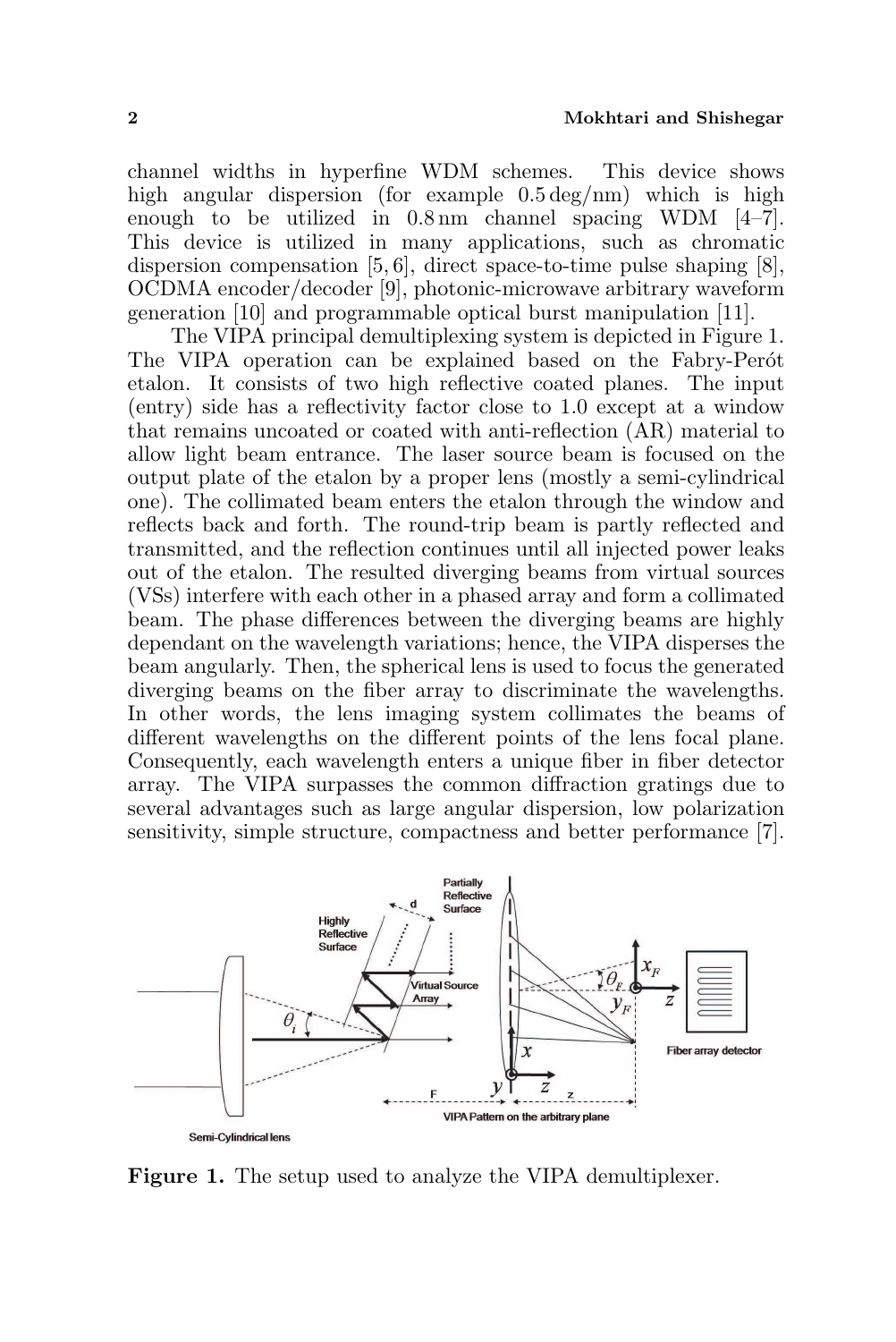Function of VIPA after the lens (in a demultiplexer scheme) was first characterized numerically in [4, 7] by Shirasaki. Pioneer analytical approach by Yang [12] modeled VIPA as a periodic filter and described the maxima of pass bands as a function of diffraction angle using 2D Gaussian beam and Fourier transform. Vega [13] proposed a grating equation based on a plane wave theory for relatively large incident angles. Xiao [14] considered the paraxial waves and generalized the Vega's approach for small incident angles. Later, he provided an analytical expression for the pass band response of VIPA demultiplexers [15].

All the above mentioned analytical approaches treat the VIPA with a 2D, scalar model, while neglecting the vertical profile variations, collimation effect of spherical lens in transverse plane and TE/TM different reflection/transmission coefficients. All supposed that the input beam is focused exactly on the outer side, and keep the output reflection profile constant over the whole surface (except  $[4, 7]$ ) despite the fact that this profile can be engineered to optimize the VIPA performance. Here, trying to eliminate the previous restricting assumptions, we follow our rigorous 3D vectorial Gaussian beam method from [16, 17] to extend our previous spectral dispersing framework and find a detailed matrix representation of VIPA demultiplexer output pattern. A generalized imaging lens is employed where input field is placed against the lens and pattern variations due to changing imaging parameters are investigated.

This paper is structured as follows: Section 2 includes the derivation of vectorial Gaussian beam description of pattern formulation after the lens; Section 3 contains numerical results of the extracted equations for the comparison of VIPA demultiplexer performance with the previous works and the related discussions. Finally, we conclude in Section 4.

## 2. THEORETICAL DERIVATION

We had previously derived the closed form representation of VIPA pattern on arbitrary parallel plane after the device [16, 17]. We deal with the new problem in the following approach: The arbitrary plane is selected deliberately to superimpose on the lens one and the field pattern is calculated; then, we apply the imaging function of the lens on the pattern employing the Fresnel complex 2D integration. Finally, by acquiring each virtual source pattern after the lens, the final pattern is represented in closed-form on an arbitrary distance after the lens.

Suppose Figure 1 is used for the analysis of device performance. We have some assumptions in calculation procedure: First, due to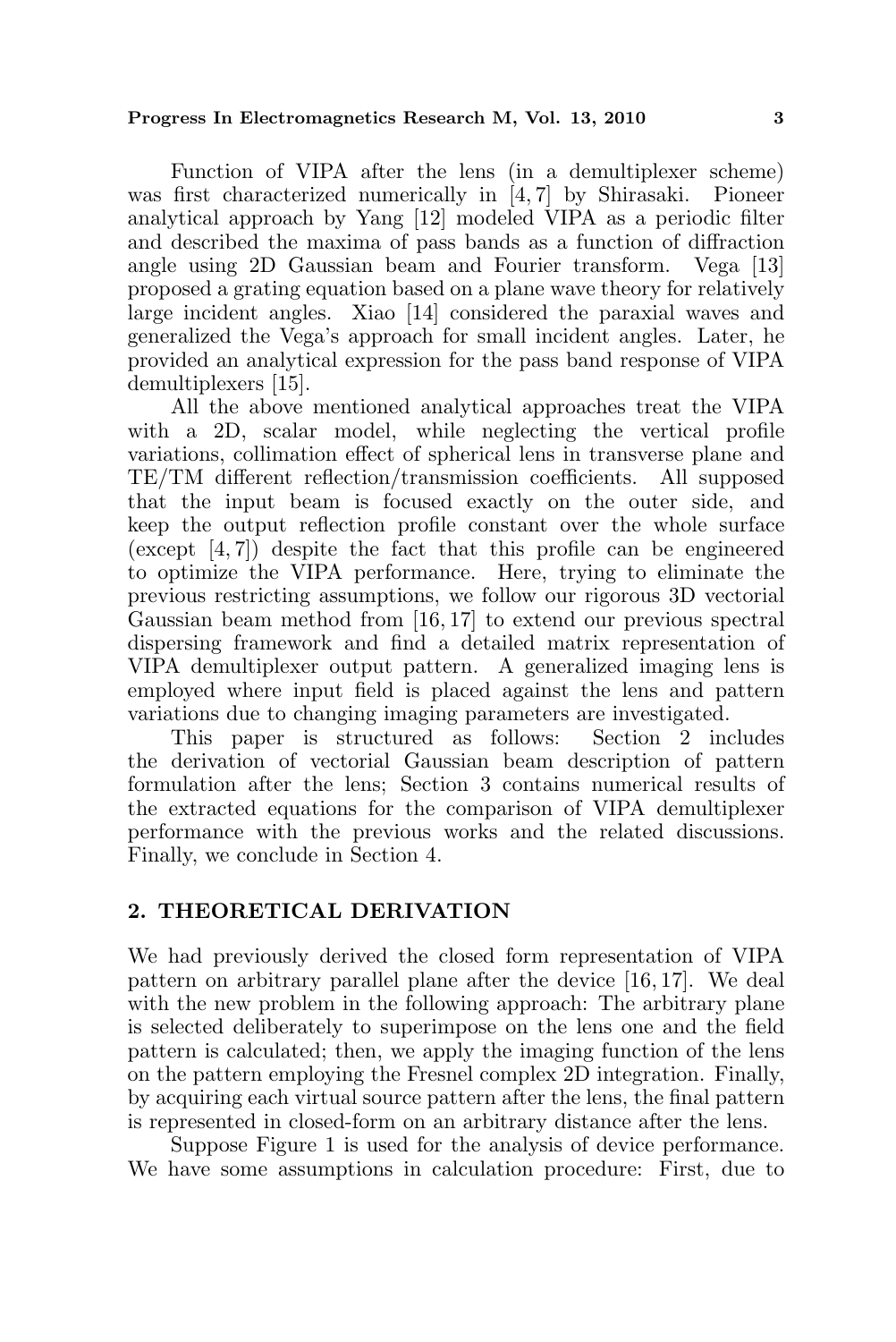nonlinear phase of Gaussian beam propagation from the lens plane, the propagation phase can not be measured by  $\exp(-ik_2d)$  similar to a plane wave (d is the distance between the lens and observation point). The propagation variations are fully considered in the Gaussian beam term. Second, the lens diameter is much larger than the object. So the lens pupil function is close to 1 [18]. Third, we consider the lens spatial and temporal phasor term with the convention  $\exp(i\omega t - i kz)$ that will be employed in final field representation. Forth, we use the paraxial approximation to derive the field after the lens. Finally, we assume that both the lens focal plane and the detector point satisfy the Fresnel condition [18]. In order to derive the field pattern after the lens at an arbitrary distance, we calculate the Fresnel integration for  $z \geq z_{\text{min}}$  where  $z_{\text{min}}$  is dictated by the lower bound of Fresnel condition.

### 2.1. Final Field Calculations

If field pattern before the spherical lens (with focal length  $F$ ) showed by  $U_l(x, y)$ , the lens functions as a phase mask of  $\exp(j\frac{k_2}{2F}(x^2 + y^2));$ hence, the field after the lens is obtained through multiplying the field before the lens by the lens phase function:  $\mathbf{r}$ 

$$
U(x,y) = U_l(x,y) \times \exp\left(j\frac{k_2}{2F}\left(x^2 + y^2\right)\right)
$$
 (1)

Field pattern is a function of both transverse coordinate system  $(x, y)$  and the propagation direction z; thus, the field can be expanded by dividing it into the propagation and the transverse terms as follows:

$$
U_l(x, y, z) = \sum_{m=1}^{N} E_{tot,m}(z) \times \exp\left\{-j\frac{k_2}{2} q_m^f(x, y)\right\}
$$
 (2)

where  $E_{tot,m}(z)$  and  $q_m^f(x, y)$  are the field of the mth virtual source and q-parameter of Gaussian beam respectively [17]. We define some parameters for mth virtual source before proceeding:

$$
Q_{m}^{i} = Rot(\alpha_{3})
$$
\n
$$
\times \begin{pmatrix} \{F_{x}(q_{x_{3m-1}}(0), q_{y_{3m-1}}(0)) + Z_{Pm}\}^{-1} & 0\\ 0 & \{F_{y}(q_{x_{3m-1}}(0), q_{y_{3m-1}}(0)) + Z_{Pm}\}^{-1} \end{pmatrix}
$$
\n
$$
\times Rot(-\alpha_{3})
$$
\n(3a)

While, we have:

$$
Z_{Pm} = (N - m + 1) \times 2d \tan(\theta_i) \cos(\varphi) \qquad (3b)
$$

$$
F_x\{q_{x_{3m-1}}(0), q_{y_{3m-1}}(0)\} = \frac{2\frac{k_2}{k_1}q_{x_{3m-1}}(0)q_{y_{3m-1}}(0)}{\xi \pm \sqrt{\xi^2 - 4\beta^2 q_{x_{3m-1}}(0)q_{y_{3m-1}}(0)}} \quad (3c)
$$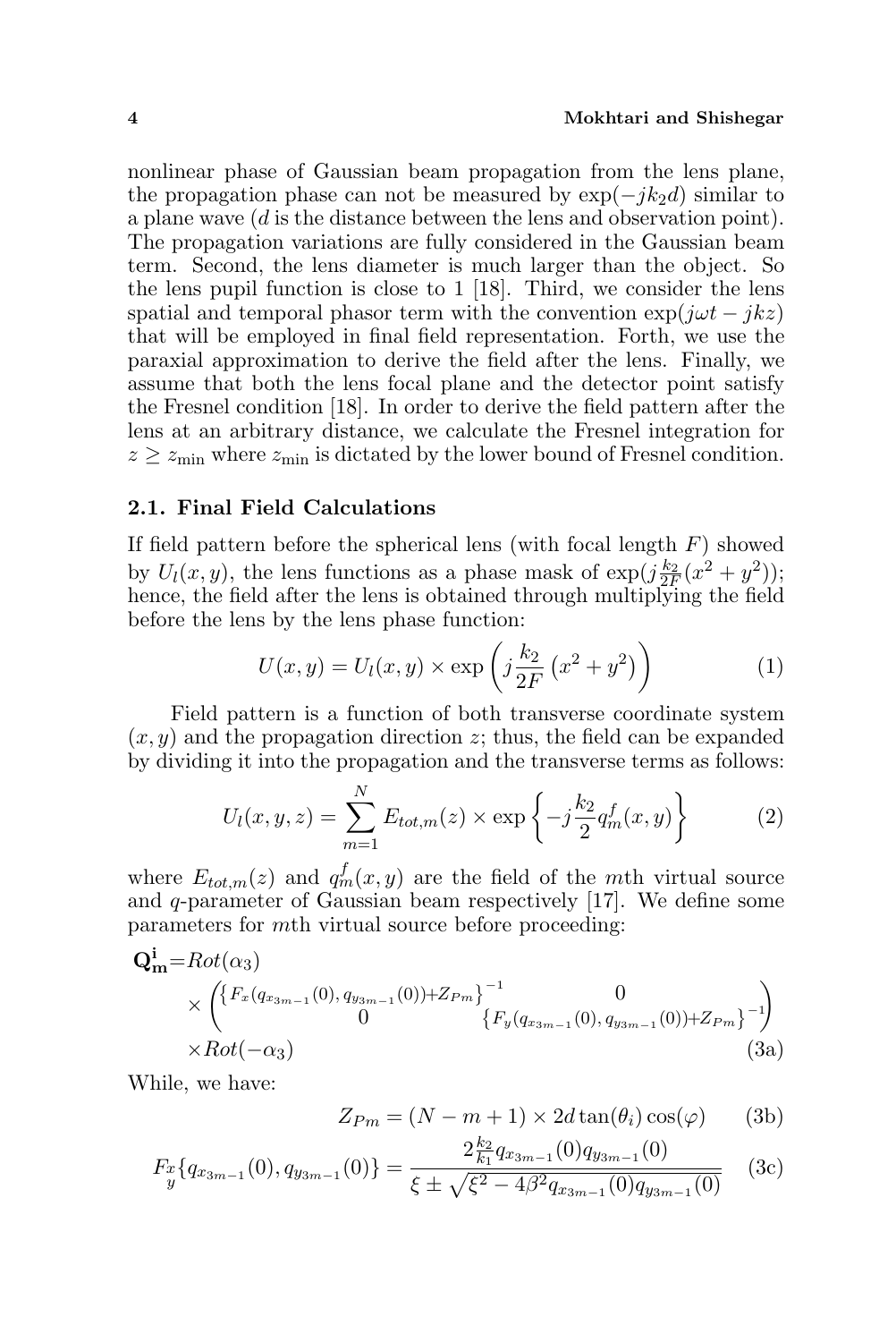where:

$$
\begin{cases}\n\xi = (\beta^2 \sin^2(\alpha_1) + \cos^2(\alpha_1)) q_{x_{3m-1}}(0) \\
+ (\beta^2 \cos^2(\alpha_1) + \sin^2(\alpha_1)) q_{y_{3m-1}}(0) \\
\beta = \cos(\theta_i) / \cos(\theta_t) \\
q_{x_{3m-1}}(0) = q_{x_1}(Z_0) + 2(m-1)d/\cos(\theta_i) \\
q_{y_{3m-1}}(0) = q_{y_1}(Z_0) + 2(m-1)d/\cos(\theta_i)\n\end{cases}
$$
\n(3d)

The  $\theta_i$  and  $\theta_t$  are incident and transmitted angles.  $Rot(\alpha_3)$  is the rotation matrix by angle  $\alpha_3$  as depicted in Figure 2.  $k_i$  is the Focation matrix by angle  $\alpha_3$  as depicted in Figure 2.  $\kappa_i$  is the propagation constant for the *i*th medium equal to  $\omega \sqrt{\varepsilon_i \mu_i}$ . N, d and  $q_{i_j}(z)$  are total number of virtual sources, VIPA thickness, and the jth Gaussian beam q parameter at z for  $i = x$  or y directions respectively.

By considering  $D$  (the lens diameter) and correct transformation of field from coordinate system  $(x, y, z)$  to lens plane coordinate system by a  $D/2$  shift,  $q_m^f(x, y)$  is calculated from the following equation:

$$
-\frac{jk_2}{2}q_m^f(x,y) = [x - x_m y]Q_m^i[x - x_m y]^t
$$
  
=  $a(x - x_m)^2 - jb(x - x_m)y + cy^2$  (4a)

$$
\begin{cases}\nx_m = (m-1)2d\tan(\theta_i)\sin(\varphi) - \frac{D}{2} \\
a = -j\frac{k_2}{2}\mathbf{Q}_m^i(1,1) \\
b = \frac{k_2}{2}\left\{\mathbf{Q}_m^i(1,2) + \mathbf{Q}_m^i(2,1)\right\} = k_2\mathbf{Q}_m^i(1,2) \\
c = -j\frac{k_2}{2}\mathbf{Q}_m^i(2,2)\n\end{cases}
$$
\n(4b)

 $\mathbf{Q}_{\mathbf{m}}^{i}(i,j)$  is the element in *i*th row and *j*th column of  $\mathbf{Q}_{\mathbf{m}}^{i}$  matrix. Because the final term in Eq. (2) is only the function of transverse coordinate system  $(z)$ , the integration operator enters the summation and operates on the  $q_m^f(x, y)$  term that is described as follows in the lens coordinate system  $(x_F, y_F)$ :

$$
U_l(x_F, y_F, z) = \sum_{m=1}^{N} E_{tot,m}(z) \times U_f(x_F, y_F, z)
$$
 (5)

While  $U_f(x_F, y_F, z)$  is field pattern of each virtual source after the lens. This relation remains true for arbitrary vertical plane parallel to the focal plane until the Fresnel lower boundary satisfied ( $z \geq$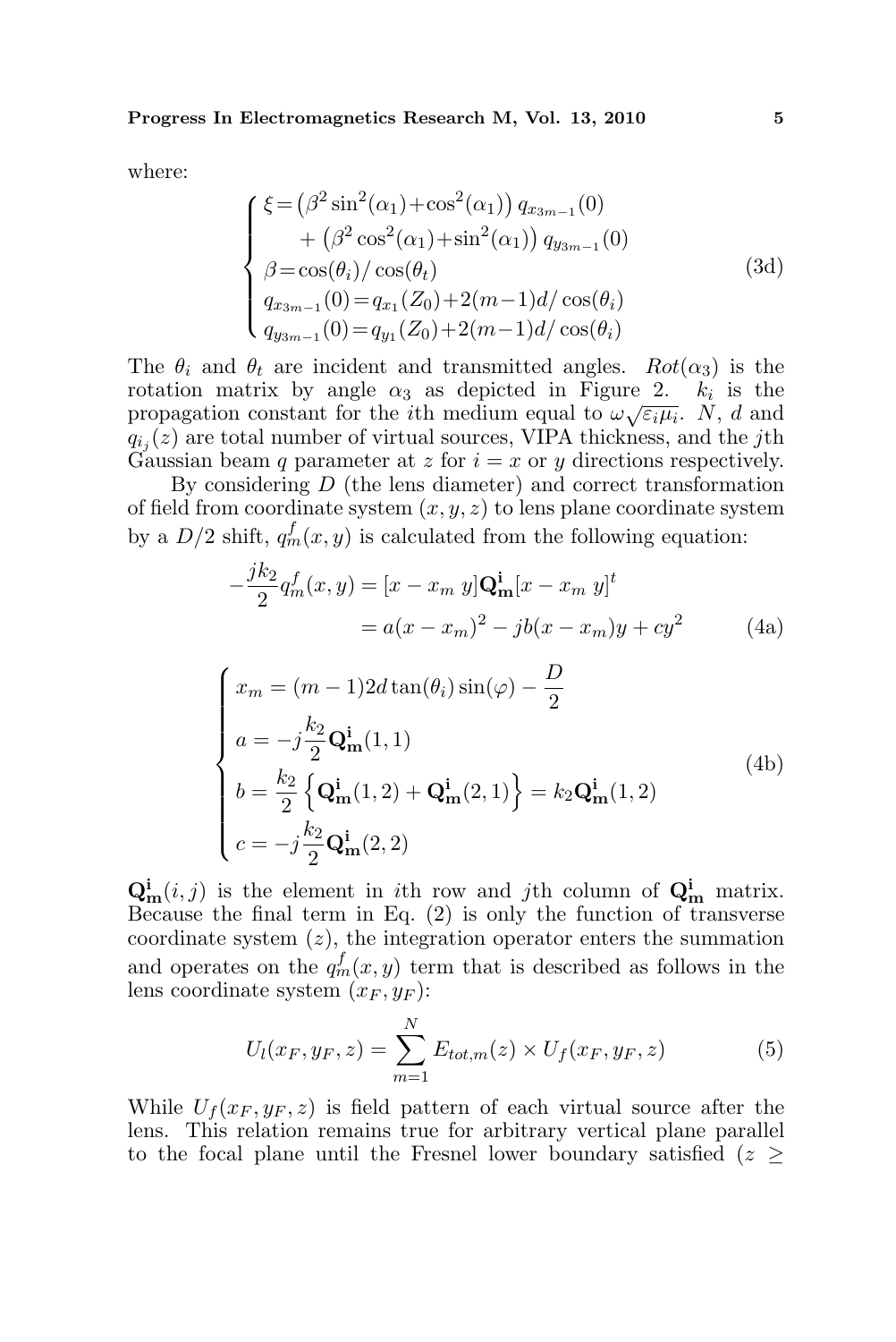$z_{\text{min}}$ ). The field after the lens is derived through Fourier transforms integration [18–21]:

$$
U_f(x_F, y_F, z) = \exp\left(-j\frac{k_2}{2z}\left(x_F^2 + y_F^2\right)\right) \times \frac{\exp(-jk_2 z)}{j\lambda z}
$$

$$
\times \int_{-\infty}^{\infty} \int_{-\infty}^{\infty} \exp\left\{-j\frac{k_2}{2}q_m^f(x, y)\right\} \times \exp\left\{j\frac{k_2}{2F}\left(x^2 + y^2\right)\right\}
$$

$$
\times \exp\left\{-j\frac{k_2}{2z}\left[(x_F - x)^2 + (y_F - y)^2\right]\right\} dxdy \tag{6}
$$

That simplified as follows:

$$
U_f(x_F, y_F, z) = \exp\left(-j\frac{k_2}{z} \left(x_F^2 + y_F^2\right)\right) \times \frac{\exp(-jk_2 z)}{j\lambda z}
$$

$$
\times \int_{-\infty}^{\infty} \int_{-\infty}^{\infty} \exp\left\{-j\frac{k_2}{2} q_m^f(x, y)\right\} \times \exp\left\{j\frac{k_2}{z} (xx_F + yy_F)\right\}
$$

$$
\times \exp\left\{j\frac{k_2}{2} \left(x^2 + y^2\right) \left(\frac{1}{F} - \frac{1}{z}\right)\right\} dx dy \tag{7}
$$

If we called  $\Delta = \frac{1}{F} - \frac{1}{z}$  $\frac{1}{z}$  then in Fourier plane with coordinate system  $(x_F, y_F)$  the term is expanded using Eq. (4a) as:

$$
U_f(x_F, y_F, z) = \frac{\exp(-jk_2 z)}{j\lambda z} \times \exp\left(-j\frac{k_2}{z}\left(x_F^2 + y_F^2\right)\right)
$$

$$
\times \int_{-\infty}^{\infty} \int_{-\infty}^{\infty} \exp\left\{a(x - x_m)^2 - jb(x - x_m)y + cy^2\right\}
$$

$$
+j\frac{k_2}{z}(xx_F + yy_F) + j\frac{k_2}{2}\Delta\left(x^2 + y^2\right)\right\}dxdy \tag{8}
$$

The following complex integration formula is widely used:

$$
\int_{-\infty}^{\infty} \exp\left(-\beta(x+\alpha)^2\right) \times \exp(-j\omega x) dx
$$

$$
= \begin{cases} \sqrt{\frac{\pi}{\beta}} \times \exp\left(j\omega\left(\alpha + \frac{j\omega}{4\beta}\right)\right) & \text{complex sign } (\beta) = 1\\ \text{Undefined} & \text{otherwise} \end{cases} (9)
$$

Complex sign (signum) is a symbolic function frequently employed in the mathematical toolboxes such as MATLAB or Maple. The square root of  $\beta$  remains unique with this criterion:

complex sign(
$$
\beta
$$
)=1  $\Rightarrow$  {Re( $\beta$ ) > 0  
If Re( $\beta$ )=0  $\Rightarrow$  Im( $\beta$ ) > 0 (10)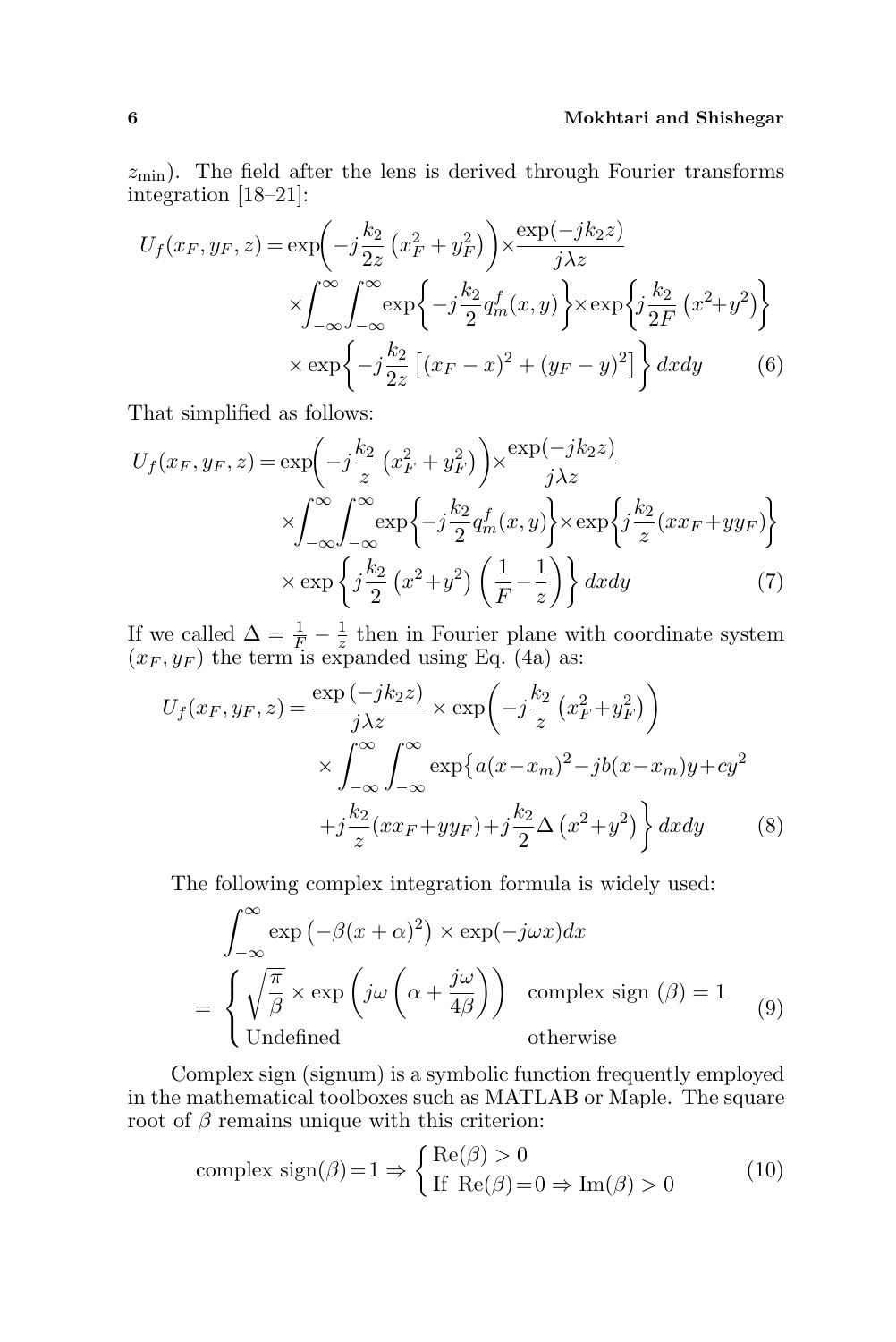

Figure 2. VIPA structure and the equivalent virtual sources.

After a lengthy calculation using complex Fourier integration and employing two stability criteria, the field after the lens on the focal plane is shown to be:  $\mathbf{r}$ 

$$
U_f(x_F, y_F, z) = \frac{\exp(-jk_2 z)}{j\lambda z} \times \exp\left(-j\frac{k_2}{z} \left(x_F^2 + y_F^2\right)\right)
$$

$$
\times \exp\left(ax_m^2\right) \times \frac{\pi}{\sqrt{MK}} \exp\left(-\frac{1}{4} \left(\frac{L^2}{K} + \frac{N^2}{M}\right)\right) (11)
$$

where the K, L, M and N are the  $x^2$ , x,  $y^2$  and y coefficients in Eq. (8) respectively:  $\overline{a}$ 

$$
\begin{cases}\nK = a + j\frac{k_2}{2}\Delta \\
L = -2ax_m + j\frac{k_2}{z}x_F \\
M = c + j\frac{k_2}{2}\Delta + \frac{b^2}{4K} \\
N = jbx_m + j\frac{k_2}{z}y_F + j\frac{bL}{2K}\n\end{cases}
$$
\n(12)

With two stability criteria are defined as: ½

$$
\begin{cases}\n\text{complex sign } (-M) = 1\\ \text{complex sign } (-K) = 1\n\end{cases}
$$
\n(13)

If we summarize the matrix  $\mathbf{Q}_{\mathbf{m}}^{\mathbf{i}} = Rot(\alpha_3)$  $\overline{a}$  $q_{x_{3m}}^{-1} = 0$  $\stackrel{~~}{0} \quad q_{y_{3m}}^{-1}$  $\mathbf{r}$  $Rot(-\alpha_3),$ and by definition of a new parameter,  $O = (\Delta - q_{x_{3m}}^{-1})(\Delta - q_{y_{3m}}^{-1})$ , we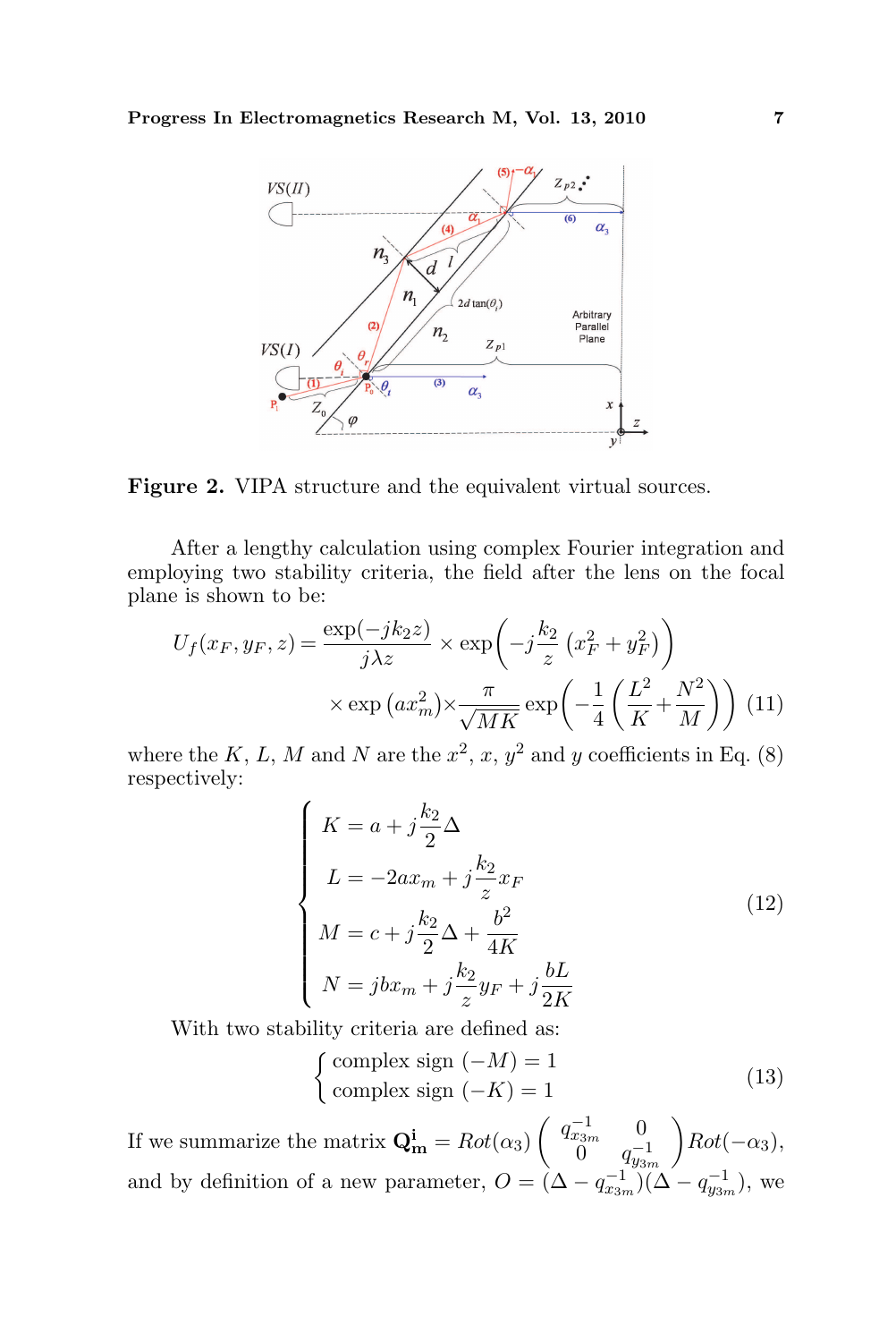obtain the following equation:<br>  $det (\mathbf{Q}_{\mathbf{n}}^{\mathbf{i}})$ 

$$
\det\left(\mathbf{Q}_{\mathbf{m}}^{\mathbf{i}}\right) = (q_{x_{3m}}q_{y_{3m}})^{-1} \tag{14}
$$

The analytical pattern of each virtual source after the ´

demultiplexer on an arbitrary plane is derived:  
\n
$$
U_f(x_F, y_F, z) = \frac{\exp(-jk_2 z)}{z} \times \frac{\exp\left(-j\frac{k_2}{z}\left(x_F^2 + y_F^2\right)\right)}{\sqrt{O}}
$$
\n
$$
\times \exp\left(\frac{jk_2}{2O}\left\{\left[\frac{x_F}{\frac{y_F^2}{z}}\right]^t \left(\frac{O + \mathbf{Q}_{\mathbf{m}}^{12}(1,2)}{\mathbf{Q}_{\mathbf{m}}^{1}(1,1) - \Delta} - \mathbf{Q}_{\mathbf{m}}^{1}(1,2)\right]\left[\frac{x_F}{\frac{y_F^2}{z}}\right] + 2x_m \left[\frac{x_F}{\frac{y_F^2}{z}}\right]^t \left(\frac{O\mathbf{Q}_{\mathbf{m}}^{1}(1,1) + \Delta \mathbf{Q}_{\mathbf{m}}^{12}(1,2)}{-\Delta \mathbf{Q}_{\mathbf{m}}^{1}(1,1) - \Delta}\right) + x_m^2 \left(\frac{\Delta O\mathbf{Q}_{\mathbf{m}}^{1}(1,1) + \Delta \mathbf{Q}_{\mathbf{m}}^{12}(1,2)}{\mathbf{Q}_{\mathbf{m}}^{1}(1,1) - \Delta}\right)\right)
$$
\n(15)

For special case where the detector is on the focal plane  $(z = F)$ , two defined parameters are simplified as follows:

$$
\begin{cases}\n\Delta = \frac{1}{z} - \frac{1}{F} = 0 \\
O = (q_{x_{3m}} q_{y_{3m}})^{-1} = \det\left(\mathbf{Q}_{\mathbf{m}}^{i}\right)\n\end{cases}
$$
\n(16)

Consequently, each virtual source field on focal plane does not have the quadratic phase function:  $\mathcal{L}_{\mathcal{L}}$ 

$$
U_f(x_F, y_F, z) = \frac{\exp(-jk_2 F)}{F} \times \frac{\exp\left(-j\frac{k_2}{F}\left(x_F^2 + y_F^2\right)\right)}{\sqrt{\det(\mathbf{Q_m^i})}}
$$

$$
\times \exp\left(\frac{jk_2}{2}\left\{\left[\frac{\frac{x_F}{F}}{F}\right]^t \mathbf{Q_m^i} - 1\left[\frac{\frac{x_F}{F}}{F}\right] + 2x_m \frac{x_F}{F}\right\}\right) (17)
$$

The total field is found by summing up over each virtual source that can be showed as: N

$$
U_l(x_F, y_F, z) = \sum_{m=1}^{N} E_{tot,m}(z) \times U_f(x_F, y_F, z)
$$
 (18)

## 2.2. Discussion on Stability Criteria

In order to find the validity limits of two calculations, we use the following criteria (from Fresnel approximation) [18]:

$$
z^{3} \gg \frac{\pi}{4\lambda} \left\{ (x - x_{F})^{2} + (y - y_{F})^{2} \right\}_{\text{max}}^{2}
$$
 (19)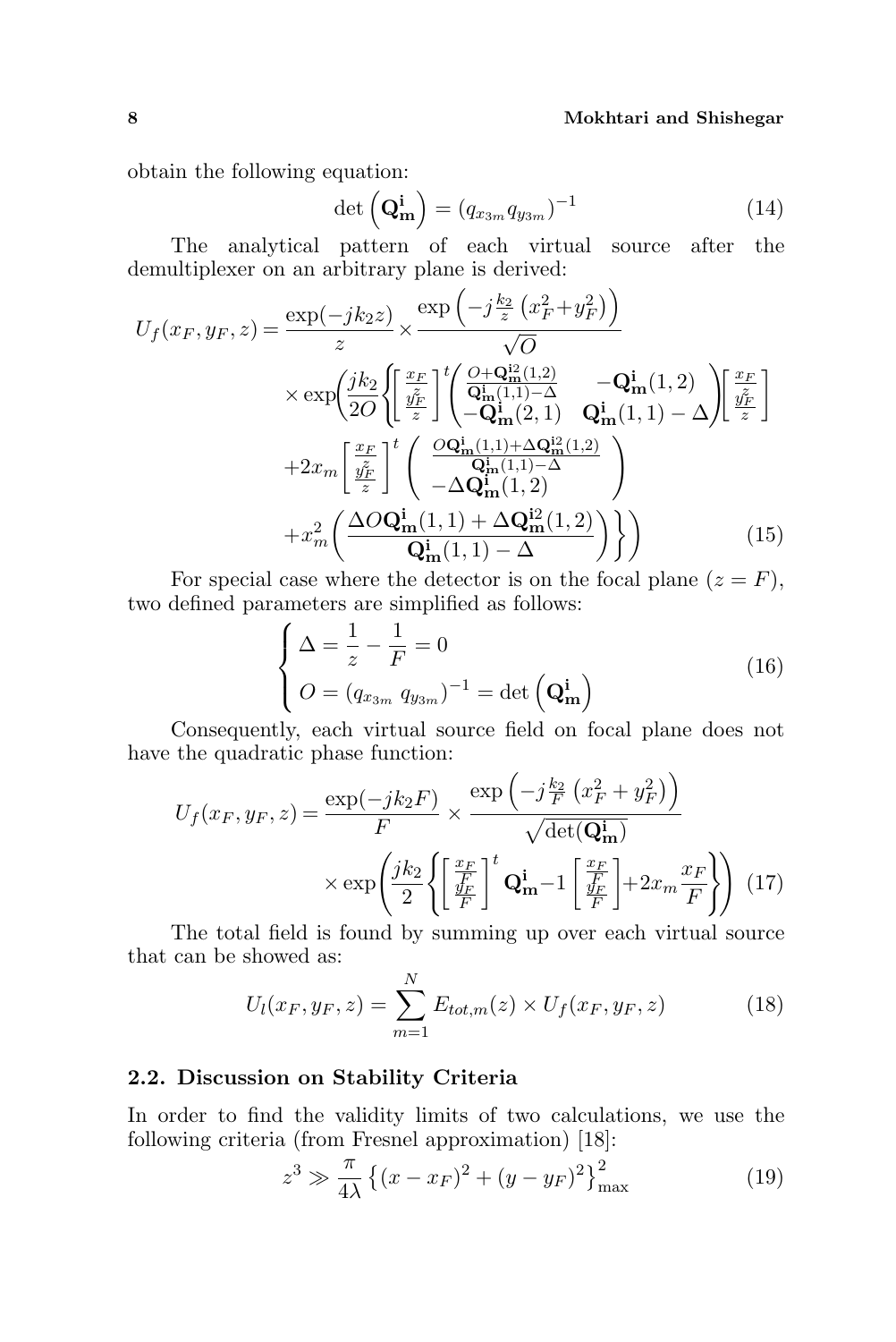So, we should find the maximum for the second term:

$$
\max \left\{ (x - x_F)^2 + (y - y_F)^2 \right\}
$$
  
= max  $\left\{ (x - x_F)^2 \right\}$  + max $\{(y - y_F)^2\}$  =  $2\left(\frac{D}{2}\right)^2 = \frac{D^2}{2}$  (20)

where  $D$  is the lens diameter. We extract the following lower limit for distance: s r

$$
z \gg z_{\min} = \sqrt[3]{\frac{\pi}{4\lambda} \left(\frac{D^2}{2}\right)^2} = \sqrt[3]{\frac{\pi D^4}{16\lambda}}
$$
 (21)

For example if the lens diameter  $D = 1$  cm and  $\lambda = 1.55 \,\mu\text{m}$ , the lower limit is: r

$$
z \gg z_{\text{min}} = \sqrt[3]{\frac{\pi \times 10^{-8}}{16 \times 1.55 \times 10^{-6}}} = 10.8 \,\text{cm}
$$
 (22)

This limit is not exact and the derived formula is a good approximation for much less distances including stability criterion [18].

complex sign 
$$
(-M) = 1 \Rightarrow \begin{cases} \text{Re}(-M) > 0 \\ \text{Re}(-M) = 0 \Rightarrow \text{Im}(-M) > 0 \end{cases}
$$
 (23)

And the other stability criterion is:

complex sign 
$$
(-K) = 1 \Rightarrow \begin{cases} \text{Re}(-K) > 0 \\ \text{Re}(-K) = 0 \Rightarrow \text{Im}(-K) > 0 \end{cases}
$$
 (24)

These stability criteria are comparable to those derived in [22]. The condition is derived by limiting the response to the group of Gaussian beams that have decreasing amplitudes. These criteria should be checked to ensure that the solution remains in feasible region of Gaussian beams.

### 2.3. VIPA Demultiplexer Performance Figures of Merit

Two major dominating figures of merit (FOM) of every periodic (comb) filter are Free Spectral Range (FSR) and FWHM (3-dB bandwidth) that are depicted in Figure 3.



Figure 3. Periodic filter and main describing figures of merit.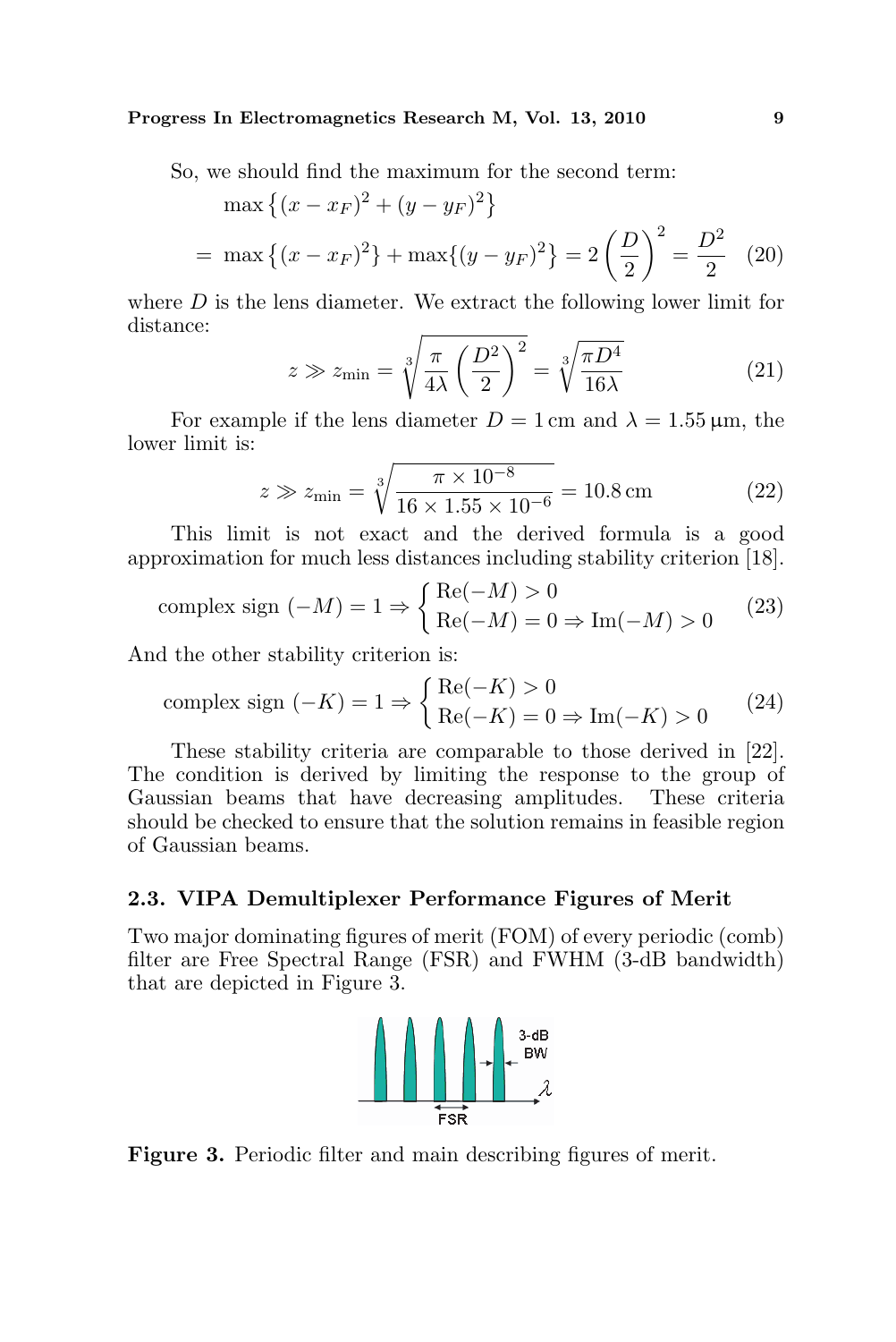#### 2.3.1. FSR (Free Spectral Range)

The maximum width of spectrum span that can be determined without ambiguity is called the free spectral range [23]. Also, by definition, FSR is the frequency span of the input signal that the spectrum is reconstructable [24]. For the general case the FSR can be measured from transmission spectrum plot. The final field formula is derived as follows: ´

$$
U_l(x_F, y_F, F) = \sum_{m=1}^{N} E_{tot,m}(F) \times \frac{\exp(-jk_2 F)}{F} \times \frac{\exp\left(-j\frac{k_2}{2F}\left(x_F^2 + y_F^2\right)\right)}{\sqrt{\det(\mathbf{Q_m}^i)}}
$$

$$
\times \exp\left(\frac{jk_2}{2}\left\{\left[\frac{\frac{x_F}{f_F}}{F}\right]^t \mathbf{Q_m}^{i-1}\left[\frac{\frac{x_F}{f_F}}{F}\right] + 2x_m \frac{x_F}{F}\right\}\right) \tag{25}
$$

Total field is reformed as a geometrical series so that the FSR can be calculated. We eliminate the common terms in the geometrical series description of final field in the focal plane:

$$
\sum_{m} \exp \left\{ -j2(m-1)k_1 \frac{d}{\cos(\theta_i)} - jk_2 Z_{Pm} + \frac{jk_2}{2} \left\{ \mathbf{Q}_{\mathbf{m}}^{i-1}(1,1) \left( \frac{x_F}{F} \right)^2 + 2x_m \left( \frac{x_F}{F} \right) \right\} \right\} \mathbf{Q}_{\mathbf{m}}^{i-1}(1,1)
$$

$$
= \frac{\mathbf{Q}_{\mathbf{m}}^i(2,2)}{\det(\mathbf{Q}_{\mathbf{m}}^i)} = \cos^2(\alpha_3) q_{x_{3m}} + \sin^2(\alpha_3) q_{y_{3m}} \tag{26}
$$

The final field can be calculated in terms of output angle with the paraxial approximation  $\tan(\frac{x_F}{F}) \cong (\frac{x_F}{F}) = \theta_F$ . Finding the phase matching condition is not possible for general case of polarization due to nonlinear dependence. For special case of circular polarization, we have:

$$
\alpha_3 = \frac{\pi}{2} \Rightarrow \mathbf{Q}_{\mathbf{m}}^{\mathbf{i}-1}(1,1) = q_{y_{3m}} = \frac{n_2}{n_1} \{q_0 + 2(m-1)l\} \tag{27}
$$

So the phase matching condition is:

$$
\exp\left\{jk_0d\left\{\frac{2n_1}{\cos(\theta_i)} - 2n_2\tan(\theta_i)\cos(\varphi) - 2n_2\tan(\theta_i)\sin(\varphi)\theta_F - \frac{n_2^2}{n_1\cos(\theta_i)}\theta_F^2\right\}\right\} = 1\tag{28}
$$

Assuming that the beams make zero angles with the horizontal direction, referring to the Figure 2, we have  $\ddot{\theta}_t = \frac{\pi}{2} - \varphi$ . So, FSR can be calculated from the following relation (for air-filled VIPA, where  $n_2 = 1$ :

$$
\text{FSR} = \frac{c}{2d \left\{ n_1 \cos(\theta_i) - \tan(\theta_i) \cos(\theta_t) \theta_F - \frac{\theta_F^2}{2n_1 \cos(\theta_i)} \right\}}
$$
(29)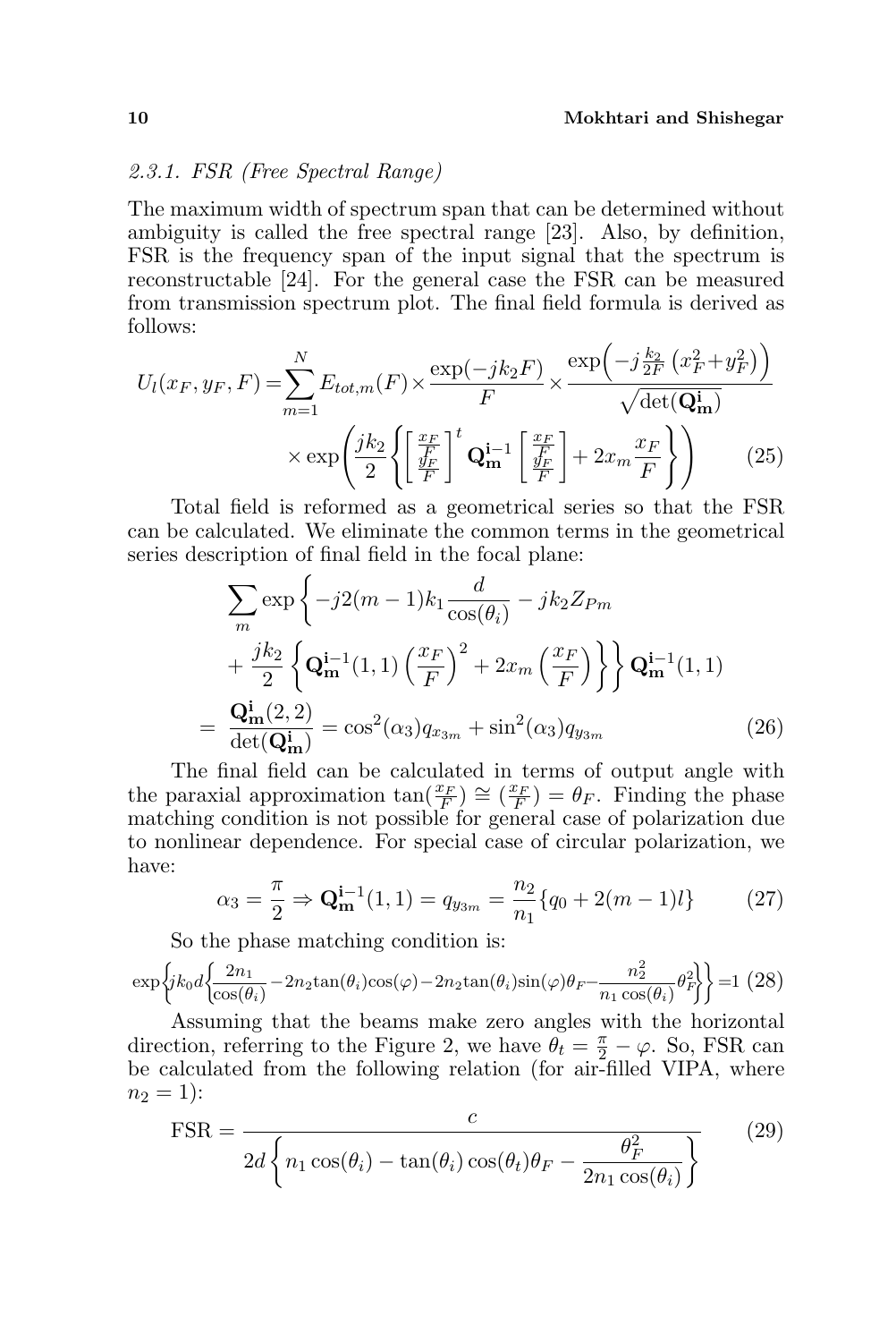### 2.3.2. 3-dB Bandwidth (Full-width at Half Maximum)

Other dominating figure of merit is FWHM or 3-dB bandwidth. That is the band- width that the output transmission spectrum reaches its half of its maximum. Based on etalon analysis [15], we have  $(Rr)$  is the multiplication of two reflection coefficients of VIPA surfaces.):

$$
\begin{cases}\n\text{FWHM} = \frac{c}{2\pi d \cos(\theta_i)} \frac{1 - Rr}{\sqrt{Rr}} & (\text{Frequency}) \\
\text{FWHM} = \frac{\lambda_0^2}{2\pi d \cos(\theta_i)} \frac{1 - Rr}{\sqrt{Rr}} & (\text{Wavelength})\n\end{cases}
$$
\n(30)

The finesse parameter is  $\frac{\pi \sqrt{Rr}}{1-Rr}$  considering VIPA's similarities with etalon. The incident angle is determined from the following formula regarding the phase matching condition at the origin for the central wavelength:

$$
m\lambda_0 = 2d\cos(\theta_i) \tag{31}
$$

### 3. NUMERICAL RESULTS

### 3.1. Comparison of Current Work with Ref. [7]

According to the principles of phased arrays, the device acts as a beam former and prefers some angles to others as suggested by radiation pattern illustrated in Figure 4 for uniform and graded reflection profiles. It also demonstrates the VIPA's spatial filtering function that conforms to its application as a spectral disperser. There are other peaks in radiation pattern that shows other angles also satisfy phase matching condition. It is obvious that Shirasaki [7] limited the radiation pattern study to the main lobe, considered it as the reference direction and neglected the side lobes. (Refer to [17] for parameter values). Meanwhile, radiation peaks are invariant of profile engineering (Figure 4).

Figure 5(a) shows better characteristics and performance of graded reflection profile over the uniform one first proposed by Shirasaki [7]. The radiation patterns are compared in Figure 5 that illustrates higher contrast ratio of graded versus uniform profile. The graded one benefits from reduction of channel crosstalk in a demultiplexer setup and increased coupling efficiency to the fiber. The higher coupling efficiency will lead to lower insertion loss of VIPA in a demultiplexer scheme as well as better power efficiency. The coupling coefficient is derived through calculating overlap integral (Eq. (32)) where  $U_F(v)$  is the output spatial pattern of VIPA demultiplexer and  $G(v)$  is the input Gaussian spatial pattern of a single-mode fiber with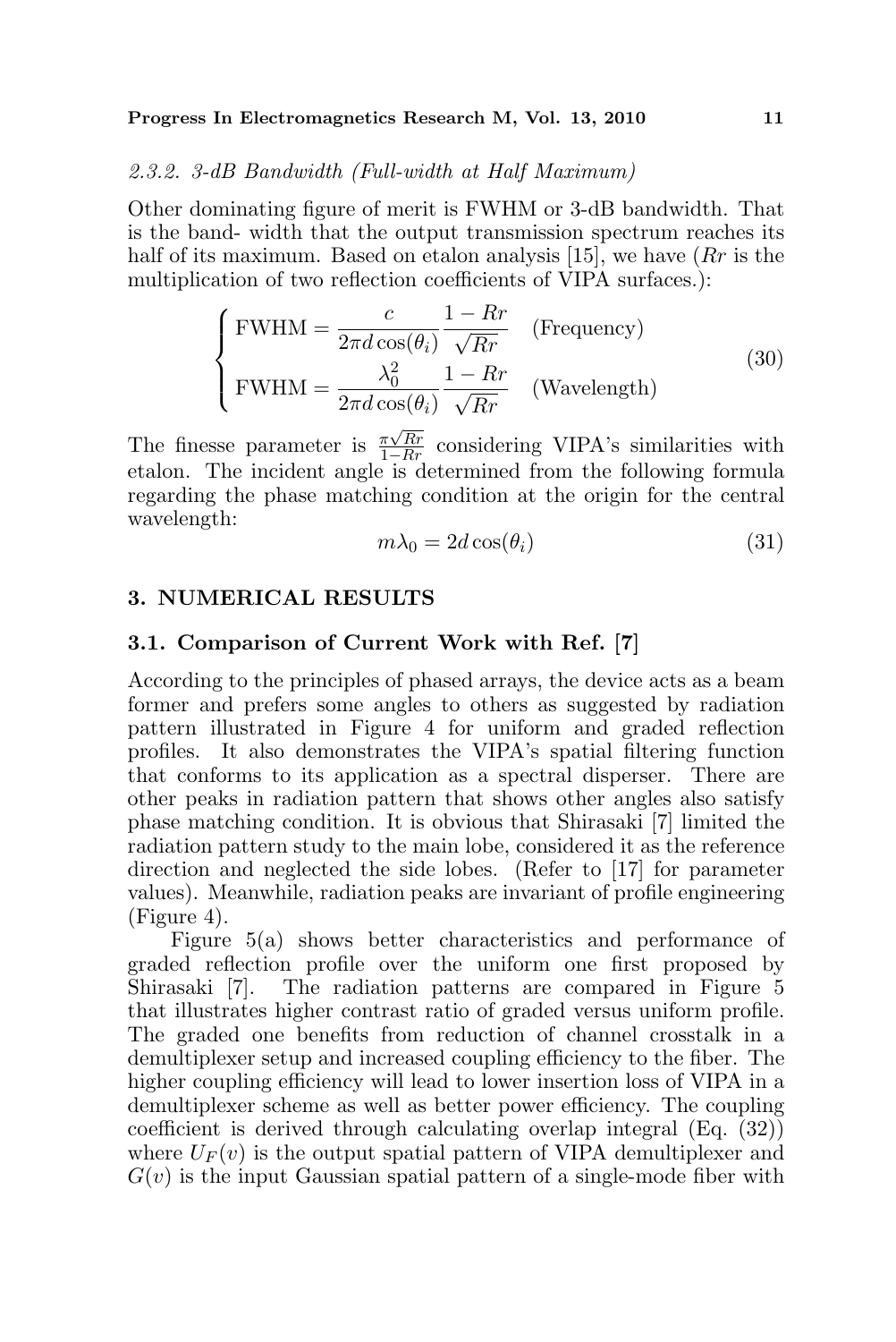

Figure 4. Comparison of VIPA profiles after the lens with [7] for (a) uniform and (b) graded profiles.



Figure 5. Comparison of (a) VIPA radiation patterns after the lens for uniform and graded profiles. (b) Coupling coefficient efficiency for uniform and graded profiles using [7] parameters.

diameter of  $15 \mu m$ . The coupling coefficient vs. wavelength deviations is plotted in Figure 5(b) that clarifies the higher wavelength selectivity of graded over the uniform one. This behavior results in the mentioned reduced channel crosstalk.

Coupling =

\n
$$
\frac{\left| \int U_F(v) G^*(v) dv \right|^2}{\int \left| U_F(v) \right|^2 dv \int \left| G(v) \right|^2 dv}
$$
\n(32)

Comparison of output 3D radiation patterns on the lens focal plane confirms the aforementioned better performance of graded profile over the uniform one in the application of demultiplexer (Figures 6(a) and (b)). The graded one has more side lobes (which can be employed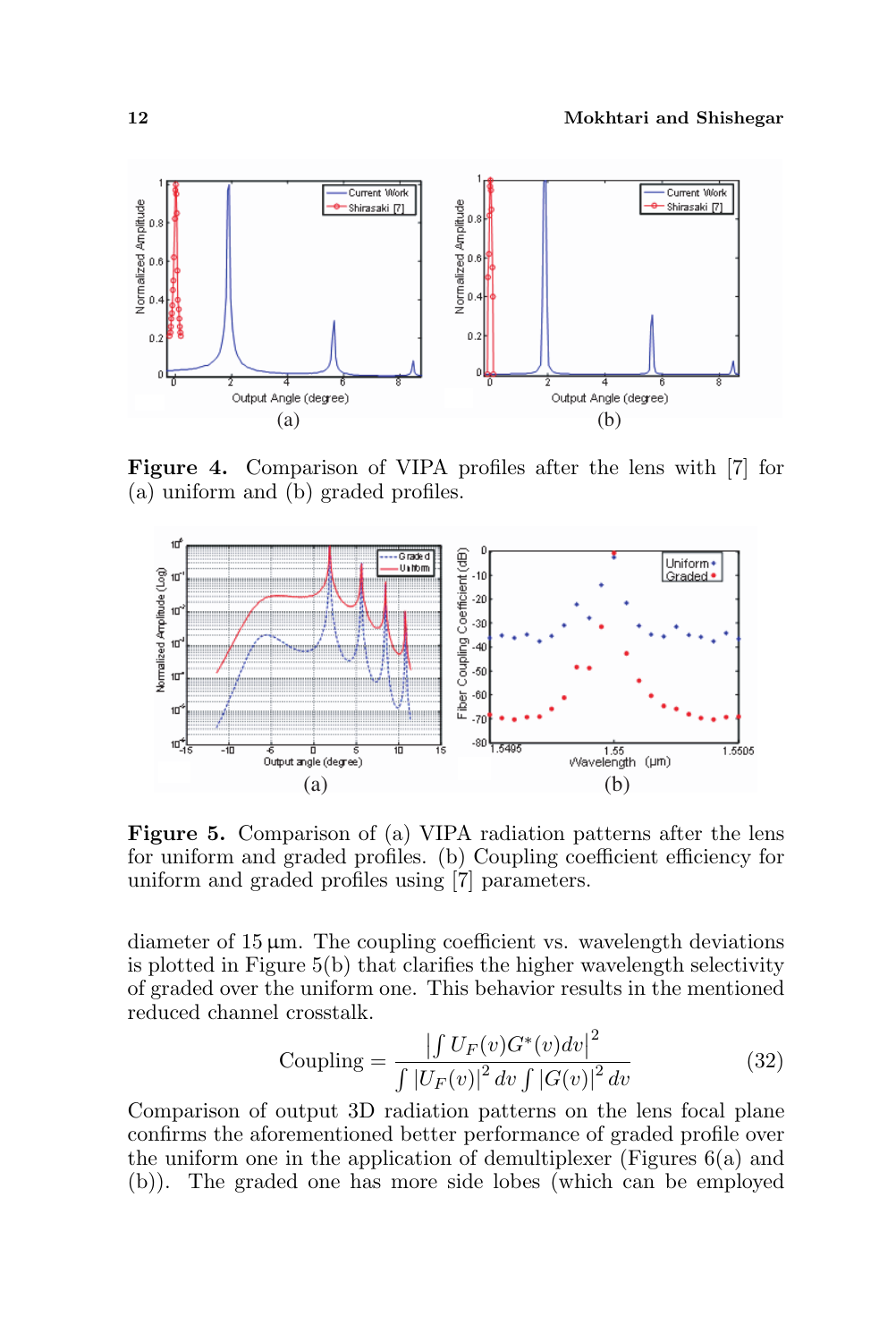

Figure 6. Comparison of 3-D radiation pattern of VIPA demultiplexer on the lens focal plane for (a) uniform and (b) graded profiles  $(X \text{ and }$ Y are both in meter) using [7] parameters.

for more demultiplexer channel allocation) and it also benefits from higher contrast ratio. Despite the radial symmetry of spherical lens, the output patterns lack it due to the radial asymmetry of VIPA spectral disperser pattern.

Employing 3D pattern instead of 2D one increases the number of available codes in an optical Code Division Multiple Access (CDMA) scheme. Consequently, assigning 2D codes to users will dramatically improve the number of coverable users [24]. Because selection of codes in a 2D plane adds a degree of freedom, the demultiplexer channels can be discriminated so that the channel crosstalk is substantially reduced. This channel crosstalk decrement translates into the lower multi-user interference (MUI) which is a key factor in enhancement of CDMA networks [24].

### 3.2. Comparison of Current Work with Ref. [15]

Deviation of detector from the focal plane is studied in [15] referred as "spatial chirp effect". The result of the deviation of detector from the focal plane  $(\pm 2 \text{ mm})$  is shown in Figure 7 in linear and logarithmic scale. Detuning from the focal plane to the farther (nearer) distances from the lens will degrade the transmission spectrum of VIPA as well as shifting the peak to lower (higher) wavelengths. As Eq. (17) suggests even if we place the detector on the focal plane, there remains a non-quadratic phase for 3D analysis in contrast to the previous 2D analysis [15]. Our proposed formulation holds true for arbitrary deviations from the focal plane.

The ratio of FSR (here, 0.8 nm)/FHWM (here, 4.18 pm) is a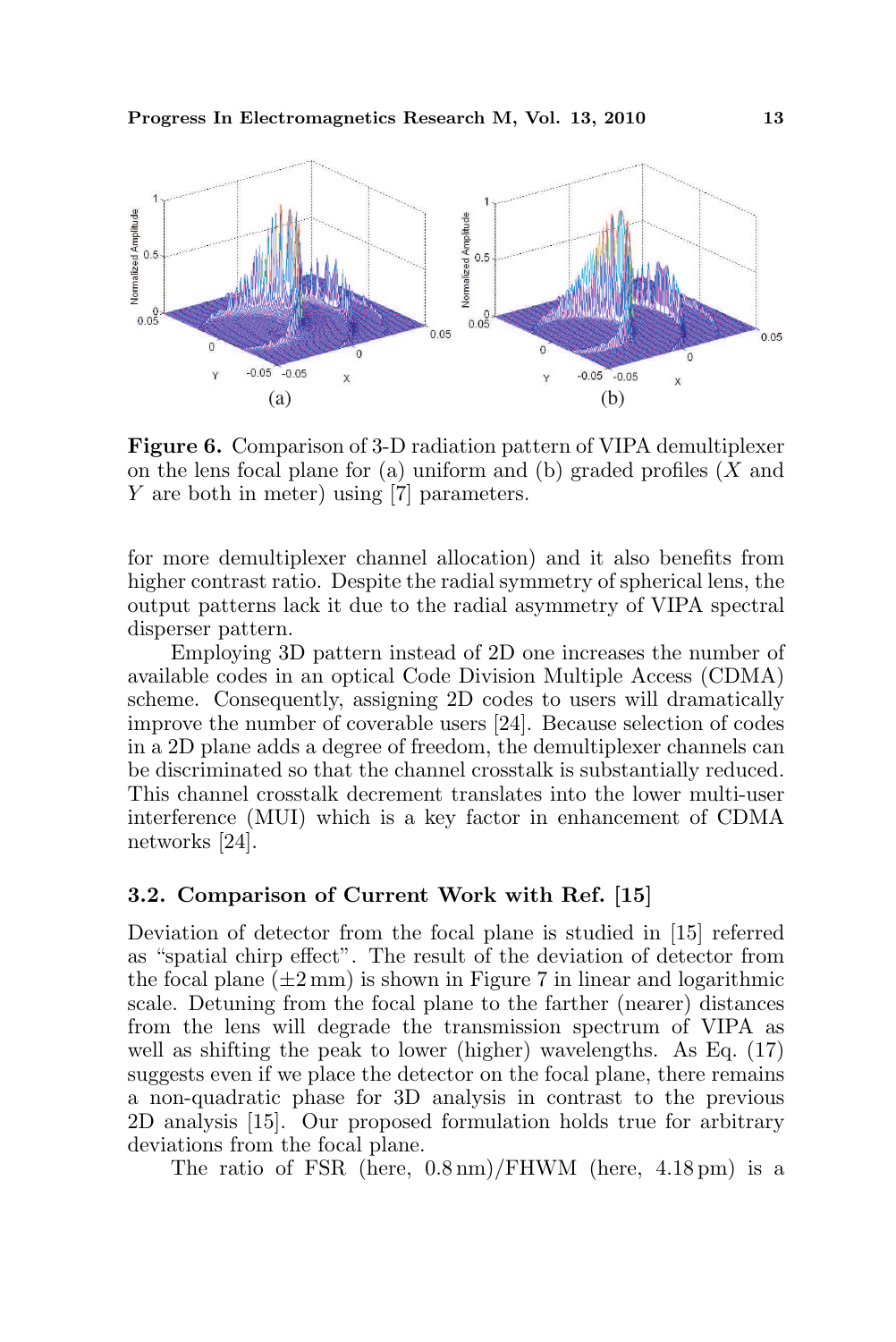

Figure 7. Transmission spectrum variations by detector place detuning (spatial chirp effect)  $(\pm 2 \text{ mm})$  [15] (a) linear and (b) logarithmic scale.

measure of adjustable wavelength channels (about 190). Increasing this ratio will increase the number of WDM channels as well as channel crosstalk (indeed, it is required to carefully engineer the reflection profile or other design parameters to compensate for it); hence, improvement in communication system throughput.

## 4. CONCLUSION

We have proposed a rigorous vectorial Gaussian beam tracing method to extract a 3D generalized analytic model for the VIPA pattern after the lens in a closed-form formulation. To our knowledge, this is the first VIPA demultiplexer 3D performance analysis with arbitrary polarization input Gaussian beam at an arbitrary vertical plane using a generalized imaging lens system. The comparisons with previouslypublished 2D results show a good agreement. The advantages and potentials of the proposed method were also investigated previously in [17] repeated here for convenience: 1) The source beam waists are finite in both directions that are modeled as a generalized elliptic vectorial Gaussian beam. 2) The vectorial behavior of electromagnetic fields is modeled precisely by vectorial reflection and transmission coefficients. 3) This method can handle both types of VIPA (airfilled  $n_2 = 1$  and solid  $n_2 = n > 1$  and moreover, the device in the arbitrary environment by selecting  $n_1$  and  $n_3$ ). 4) The restricting assumptions like scalar formulation, negligence of wave's polarization and setup's misalignments are eliminated. 5) Demultiplexer pattern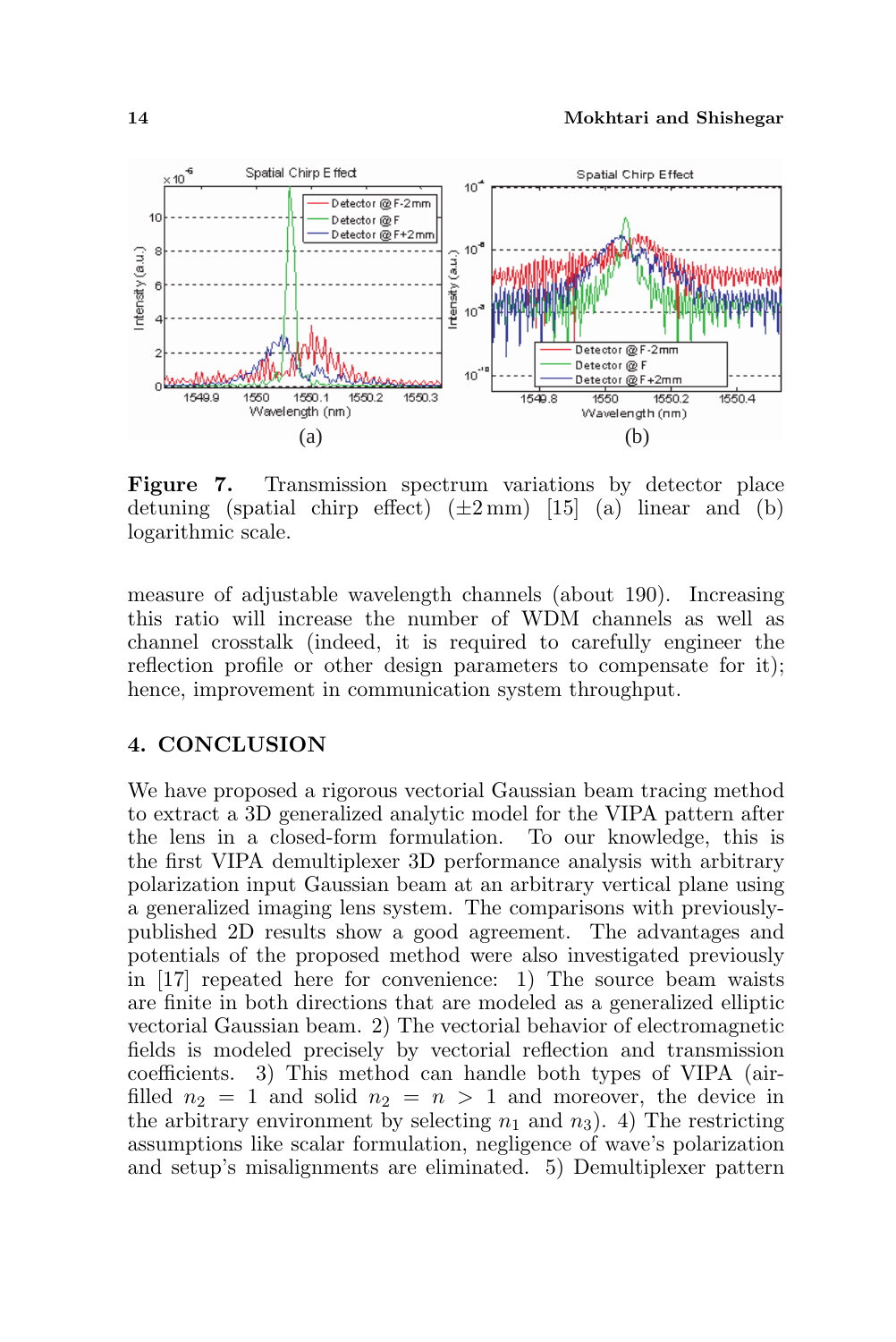is derived not only at focal plane but also at arbitrary distance after the lens. Having exact description of 3D output pattern of device, features such as reflection profile of VIPA and distance from the lens can be employed to design and optimize a setup for the aforementioned applications such as femtosecond pulse shaping, arbitrary waveform generation and OCDMA encoding/decoding. Furthermore, the results can fully predict the performance of VIPA demultiplexer general setup and effects of design parameter variations.

## REFERENCES

- 1. Lipson, J., W. J. Minford, E. J. Murphy, T. C. Rice, R. A. Linke, and G. T. Harvey, "A six-channel wavelength multiplexer and demultiplexer for single mode systems," IEEE J. Lightwave Technol., Vol. 3, 1159–1163, 1985.
- 2. Okamoto, K., "Recent progress of integrated optics planar lightwave circuits," Opt. Quantum Electron., Vol. 31, 107-129, 1999.
- 3. Park, S. J., C. H. Lee, K. T. Jeong, H. J. Park, J. G. Ahn, and K. H. Song, "Fiber-to-the-Home services based on wavelengthdivision-multiplexing passive optical networks," IEEE J. Lightwave Technol., Vol. 22, No. 11, 2582–2591, 2004.
- 4. Shirasaki, M., "Large angular dispersion by a virtually imaged phased array and its application to a wavelength demultiplexer," Optics Letters, Vol. 21, 366–368, 1996.
- 5. Shirasaki, M., "Chromatic-dispersion compensator using virtually imaged phased array," IEEE Photon. Technol. Lett., Vol. 9, 1598– 1560, 1997.
- 6. Shirasaki, M., "Compensation of chromatic dispersion and dispersion slope using a virtually imaged phased array," OFC'01, 2001.
- 7. Shirasaki, M., A. N. Akhter, and C. Lin, "Virtually imaged phased array with graded reflectivity," IEEE Photon. Technol. Lett., Vol. 11, 1443–1445, 1999.
- 8. Leaird, D. E. and A. M. Weiner, "Femtosecond direct space-totime pulse shaping," IEEE J. of Quantum Electronics, Vol. 37, No. 4, 494–504, 2001.
- 9. Etemad, S., T. Banwell, S. Galli, J. Jackel, R. Menendez, P. Toliver, J. Young, P. Delfyett, C. Price, and T. Turpin, "Optical-CDMA incorporating phase coding of coherent frequency bins: Concept, simulation, experiment," OFC'04, FG5, 2004.
- 10. Xiao, S., J. D. McKinney, and A. M. Weiner, "Photonic microwave